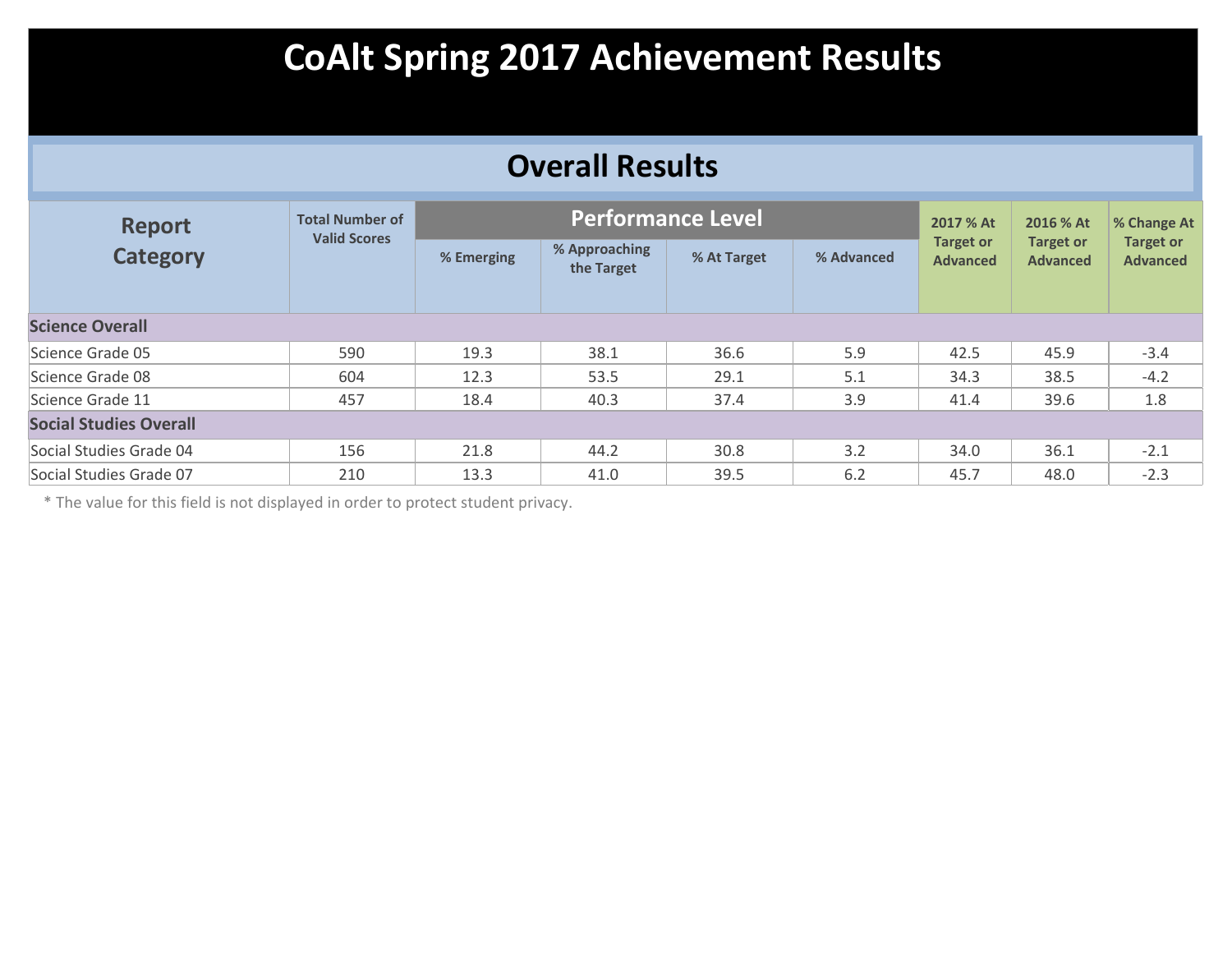### **Science by Gender**

| <b>Report</b>           | # of Valid    |            | <b>Performance Level</b>    |             |            | 2017 % At                           | 2016 % At                           | % Change At                         |  |  |
|-------------------------|---------------|------------|-----------------------------|-------------|------------|-------------------------------------|-------------------------------------|-------------------------------------|--|--|
| <b>Category</b>         | <b>Scores</b> | % Emerging | % Approaching<br>the Target | % At Target | % Advanced | <b>Target or</b><br><b>Advanced</b> | <b>Target or</b><br><b>Advanced</b> | <b>Target or</b><br><b>Advanced</b> |  |  |
| <b>Science Grade 05</b> |               |            |                             |             |            |                                     |                                     |                                     |  |  |
| F                       | 241           | 17.8       | 40.7                        | 36.1        | 5.4        | 41.5                                | 50.2                                | $-8.7$                              |  |  |
| M                       | 349           | 20.3       | 36.4                        | 37.0        | 6.3        | 43.3                                | 43.6                                | $-0.3$                              |  |  |
| <b>Science Grade 08</b> |               |            |                             |             |            |                                     |                                     |                                     |  |  |
| F                       | 215           | 11.6       | 55.3                        | 29.3        | 3.7        | 33.0                                | 35.9                                | $-2.9$                              |  |  |
| M                       | 389           | 12.6       | 52.4                        | 29.0        | 5.9        | 35.0                                | 40.2                                | $-5.2$                              |  |  |
| <b>Science Grade 11</b> |               |            |                             |             |            |                                     |                                     |                                     |  |  |
| F                       | 177           | 14.1       | 42.9                        | $*$         | $\ast$     | 42.9                                | 35.7                                | 7.2                                 |  |  |
| M                       | 280           | 21.1       | 38.6                        | $\ast$      | $\ast$     | 40.4                                | 41.8                                | $-1.4$                              |  |  |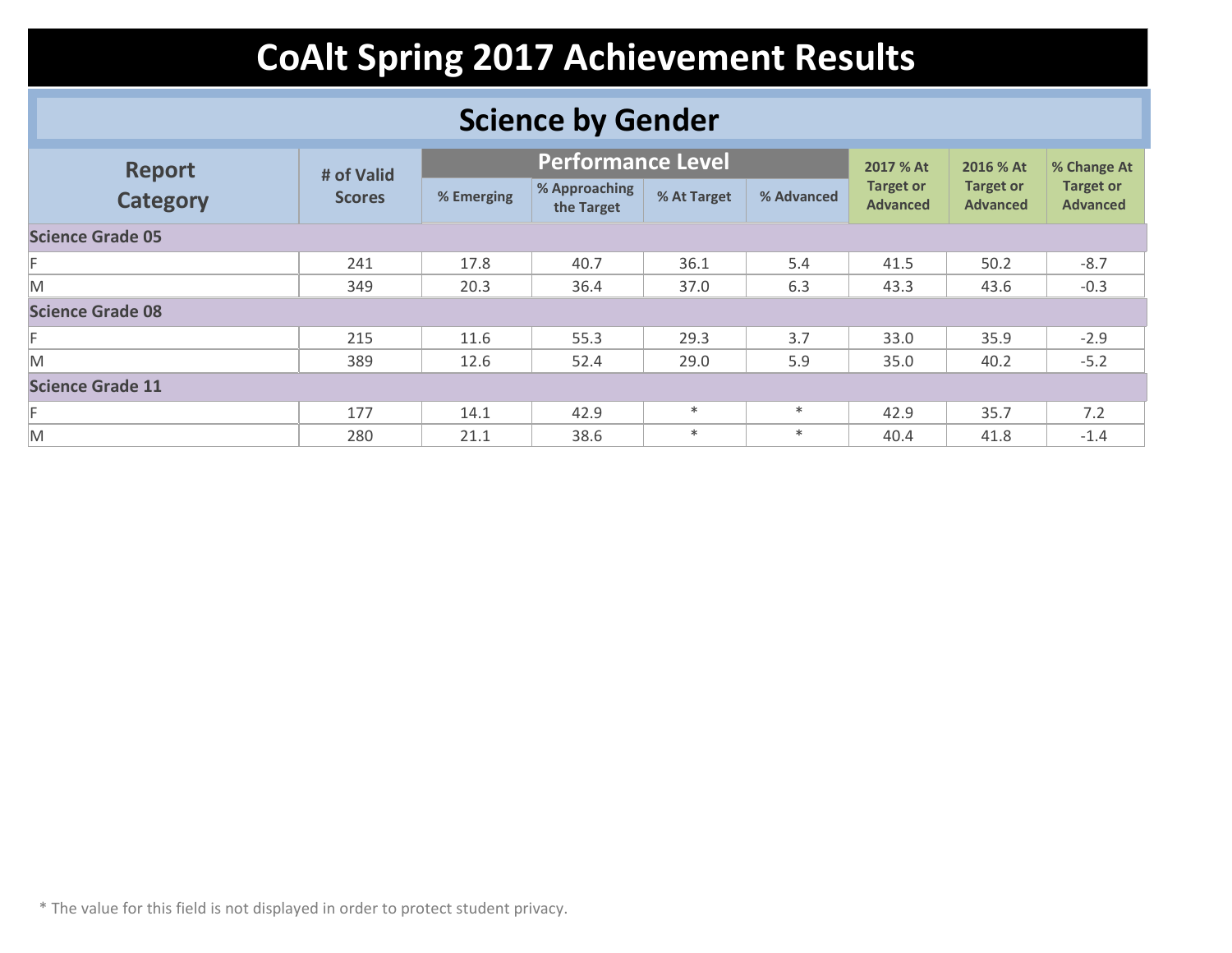### **Social Studies by Gender**

| <b>Report</b><br><b>Category</b> | # of Valid    |            | <b>Performance Level</b>    |             |            | 2017 % At                           | 2016 % At                           | % Change At                         |
|----------------------------------|---------------|------------|-----------------------------|-------------|------------|-------------------------------------|-------------------------------------|-------------------------------------|
|                                  | <b>Scores</b> | % Emerging | % Approaching<br>the Target | % At Target | % Advanced | <b>Target or</b><br><b>Advanced</b> | <b>Target or</b><br><b>Advanced</b> | <b>Target or</b><br><b>Advanced</b> |
| <b>Social Studies Grade 04</b>   |               |            |                             |             |            |                                     |                                     |                                     |
|                                  | 55            | 25.5       | 45.5                        | $\ast$      | $\ast$     | 29.1                                | 29.2                                | $-0.1$                              |
| M                                | 101           | 19.8       | 43.6                        | $\ast$      | $\ast$     | 36.6                                | 41.2                                | $-4.6$                              |
| <b>Social Studies Grade 07</b>   |               |            |                             |             |            |                                     |                                     |                                     |
|                                  | 80            | 16.3       | 41.3                        | $\ast$      | $\ast$     | 42.5                                | 50.0                                | $-7.5$                              |
| M                                | 130           | 11.5       | 40.8                        | $\ast$      | $\ast$     | 47.7                                | 47.0                                | 0.7                                 |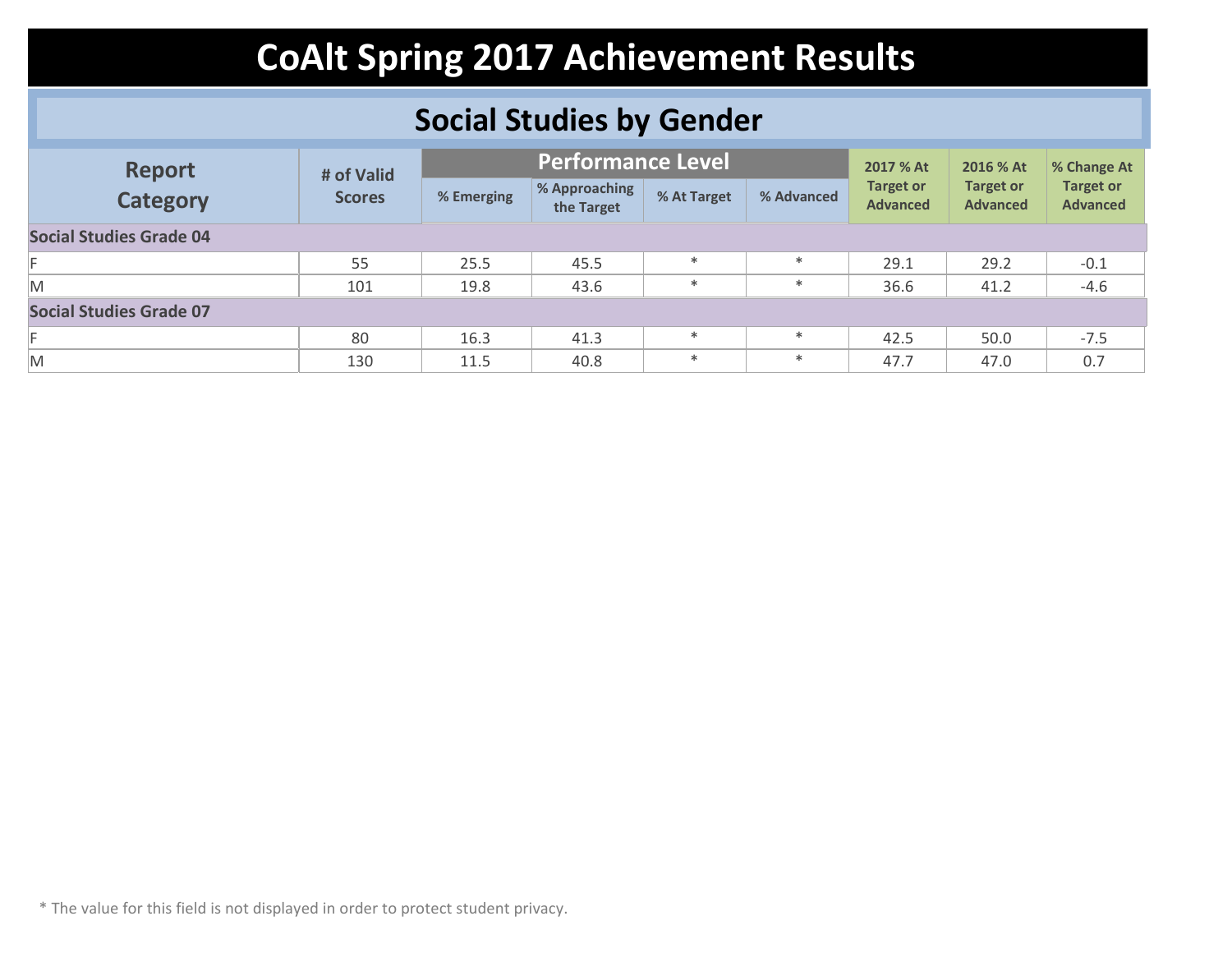### **Science by Race/Ethnicity**

| <b>Report</b>                    | # of Valid    |            | <b>Performance Level</b>    |             |            | 2017 % At                           | 2016 % At                           | % Change At                         |
|----------------------------------|---------------|------------|-----------------------------|-------------|------------|-------------------------------------|-------------------------------------|-------------------------------------|
| <b>Category</b>                  | <b>Scores</b> | % Emerging | % Approaching<br>the Target | % At Target | % Advanced | <b>Target or</b><br><b>Advanced</b> | <b>Target or</b><br><b>Advanced</b> | <b>Target or</b><br><b>Advanced</b> |
| <b>Science Grade 05</b>          |               |            |                             |             |            |                                     |                                     |                                     |
| American Indian or Alaska Native | $<16$         | $\ast$     | $\ast$                      | $\ast$      | $\ast$     | $\ast$                              | $\ast$                              | $\ast$                              |
| Asian                            | < 16          | $\ast$     | $\ast$                      | $\ast$      | $\ast$     | $\ast$                              | $\ast$                              | $\ast$                              |
| <b>Black</b>                     | 40            | $\ast$     | 42.5                        | $\ast$      | $\ast$     | 25.0                                | 37.8                                | $-12.8$                             |
| Hispanic                         | 253           | 21.3       | 37.2                        | 36.8        | 4.7        | 41.5                                | 44.4                                | $-2.9$                              |
| White                            | 239           | 16.3       | 38.1                        | 39.3        | 6.3        | 45.6                                | 51.1                                | $-5.5$                              |
| Pacific Islander                 | < 16          | $\ast$     | $\ast$                      | $\ast$      | $\ast$     | $\ast$                              | $\ast$                              | $\ast$                              |
| Two or More                      | 35            | $\ast$     | $\ast$                      | 37.1        | 11.4       | 48.6                                | 34.8                                | 13.8                                |
| <b>Science Grade 08</b>          |               |            |                             |             |            |                                     |                                     |                                     |
| American Indian or Alaska Native | < 16          | $\ast$     | $\ast$                      | $\ast$      | $\ast$     | $\ast$                              | $\ast$                              | $\ast$                              |
| Asian                            | 23            | 17.4       | 56.5                        | $\ast$      | $\ast$     | 26.1                                | $\ast$                              | $\ast$                              |
| <b>Black</b>                     | 49            | 10.2       | 49.0                        | $\ast$      | $\ast$     | 40.8                                | 47.5                                | $-6.7$                              |
| Hispanic                         | 234           | 11.1       | 56.0                        | 28.2        | 4.7        | 32.9                                | 37.6                                | $-4.7$                              |
| White                            | 271           | 12.9       | 51.7                        | 30.6        | 4.8        | 35.4                                | 40.2                                | $-4.8$                              |
| Pacific Islander                 | < 16          | $\ast$     | $\ast$                      | $\ast$      | $\ast$     | $\ast$                              | $\ast$                              | $\ast$                              |
| Two or More                      | < 16          | $\ast$     | $\ast$                      | $\ast$      | $\ast$     | $\ast$                              | 25.0                                | $\ast$                              |
| <b>Science Grade 11</b>          |               |            |                             |             |            |                                     |                                     |                                     |
| American Indian or Alaska Native | < 16          | $\ast$     | $\ast$                      | $\ast$      | $\ast$     | $\ast$                              | $\ast$                              | $\ast$                              |
| Asian                            | < 16          | $\ast$     | $\ast$                      | $\ast$      | $\ast$     | $\ast$                              | $\ast$                              | $\ast$                              |
| <b>Black</b>                     | 24            | $\ast$     | $\ast$                      | $\ast$      | $\ast$     | 54.2                                | 50.0                                | 4.2                                 |
| Hispanic                         | 190           | $\ast$     | $\ast$                      | $\ast$      | $\ast$     | 33.7                                | 40.4                                | $-6.7$                              |
| White                            | 217           | 19.4       | 35.5                        | 40.1        | 5.1        | 45.2                                | 38.5                                | 6.7                                 |
| Pacific Islander                 | < 16          | $\ast$     | $\ast$                      | $\ast$      | $\ast$     | $\ast$                              | $\ast$                              | $\ast$                              |
| Two or More                      | < 16          | $\ast$     | $\ast$                      | $\ast$      | $\ast$     | $\ast$                              | $\ast$                              | $\ast$                              |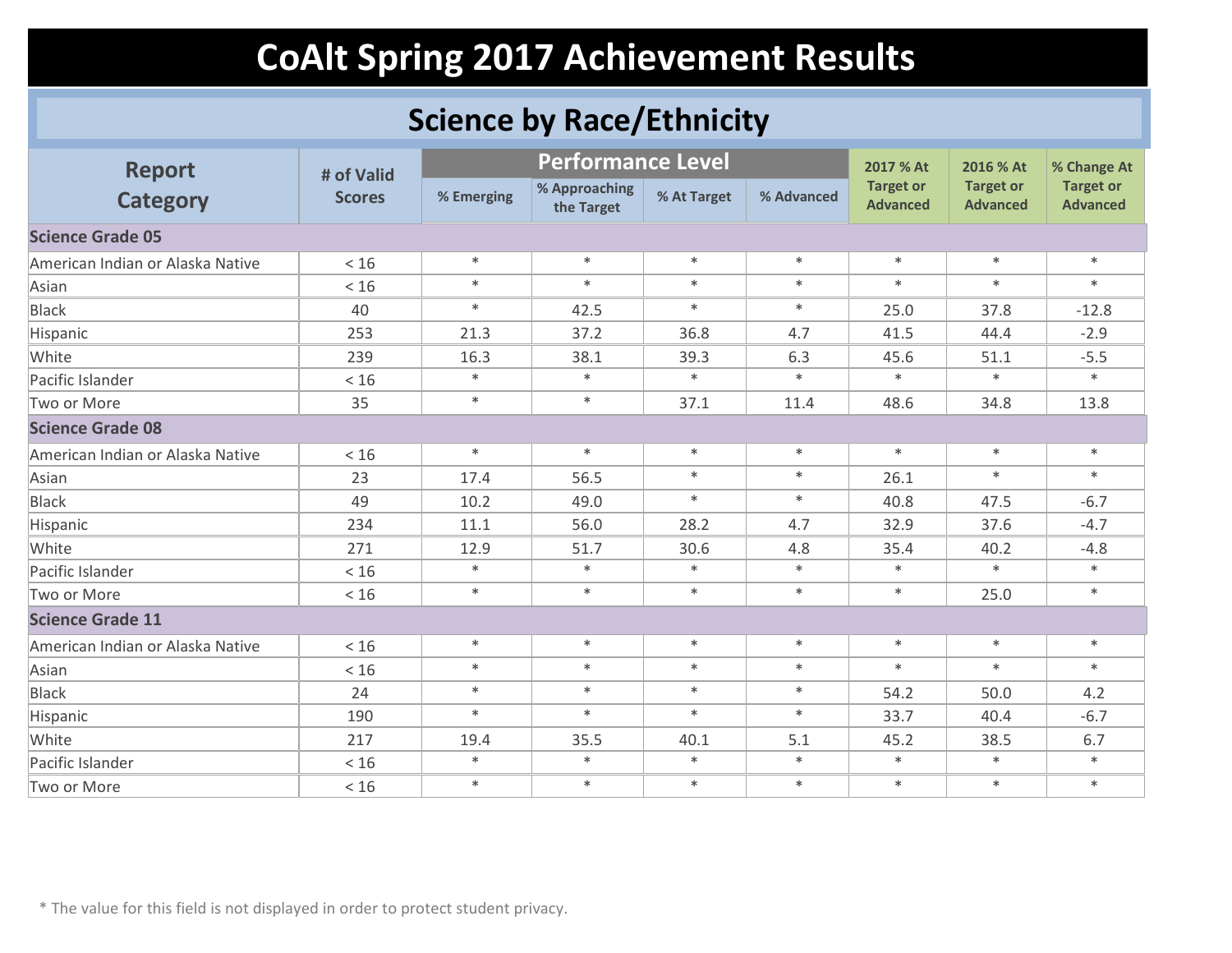### **Social Studies by Race/Ethnicity**

| <b>Report</b>                    | # of Valid    |            | <b>Performance Level</b>    |             |            | 2017 % At                           | 2016 % At                           | % Change At                         |
|----------------------------------|---------------|------------|-----------------------------|-------------|------------|-------------------------------------|-------------------------------------|-------------------------------------|
| <b>Category</b>                  | <b>Scores</b> | % Emerging | % Approaching<br>the Target | % At Target | % Advanced | <b>Target or</b><br><b>Advanced</b> | <b>Target or</b><br><b>Advanced</b> | <b>Target or</b><br><b>Advanced</b> |
| <b>Social Studies Grade 04</b>   |               |            |                             |             |            |                                     |                                     |                                     |
| Asian                            | < 16          | $*$        | $\ast$                      | $\ast$      | $\ast$     | $\ast$                              | $\ast$                              | $*$                                 |
| <b>Black</b>                     | 17            | $*$        | $\ast$                      | $\ast$      | $\ast$     | $\ast$                              | $\ast$                              | $*$                                 |
| Hispanic                         | 59            | 23.7       | 39.0                        | $*$         | $\ast$     | 37.3                                | 38.8                                | $-1.5$                              |
| White                            | 68            | 17.6       | 44.1                        | $\ast$      | $\ast$     | 38.2                                | 35.3                                | 2.9                                 |
| Two or More                      | < 16          | $\ast$     | $\ast$                      | $\ast$      | $\ast$     | $\ast$                              | $\ast$                              | $*$                                 |
| <b>Social Studies Grade 07</b>   |               |            |                             |             |            |                                     |                                     |                                     |
| American Indian or Alaska Native | < 16          | $\ast$     | $\ast$                      | $\ast$      | $\ast$     | $\ast$                              | $\ast$                              | $*$                                 |
| Asian                            | < 16          | $*$        | $\ast$                      | $\ast$      | $\ast$     | $\ast$                              | $\ast$                              | $*$                                 |
| <b>Black</b>                     | 17            | $\ast$     | $\ast$                      | $\ast$      | $\ast$     | $\ast$                              | $\ast$                              | $*$                                 |
| Hispanic                         | 90            | 12.2       | 40.0                        | $*$         | $\ast$     | 47.8                                | 48.1                                | $-0.3$                              |
| White                            | 90            | 11.1       | 44.4                        | 35.6        | 8.9        | 44.4                                | 47.8                                | $-3.4$                              |
| Two or More                      | < 16          | $\ast$     | $\ast$                      | $*$         | $\ast$     | $\ast$                              | $\ast$                              | $\ast$                              |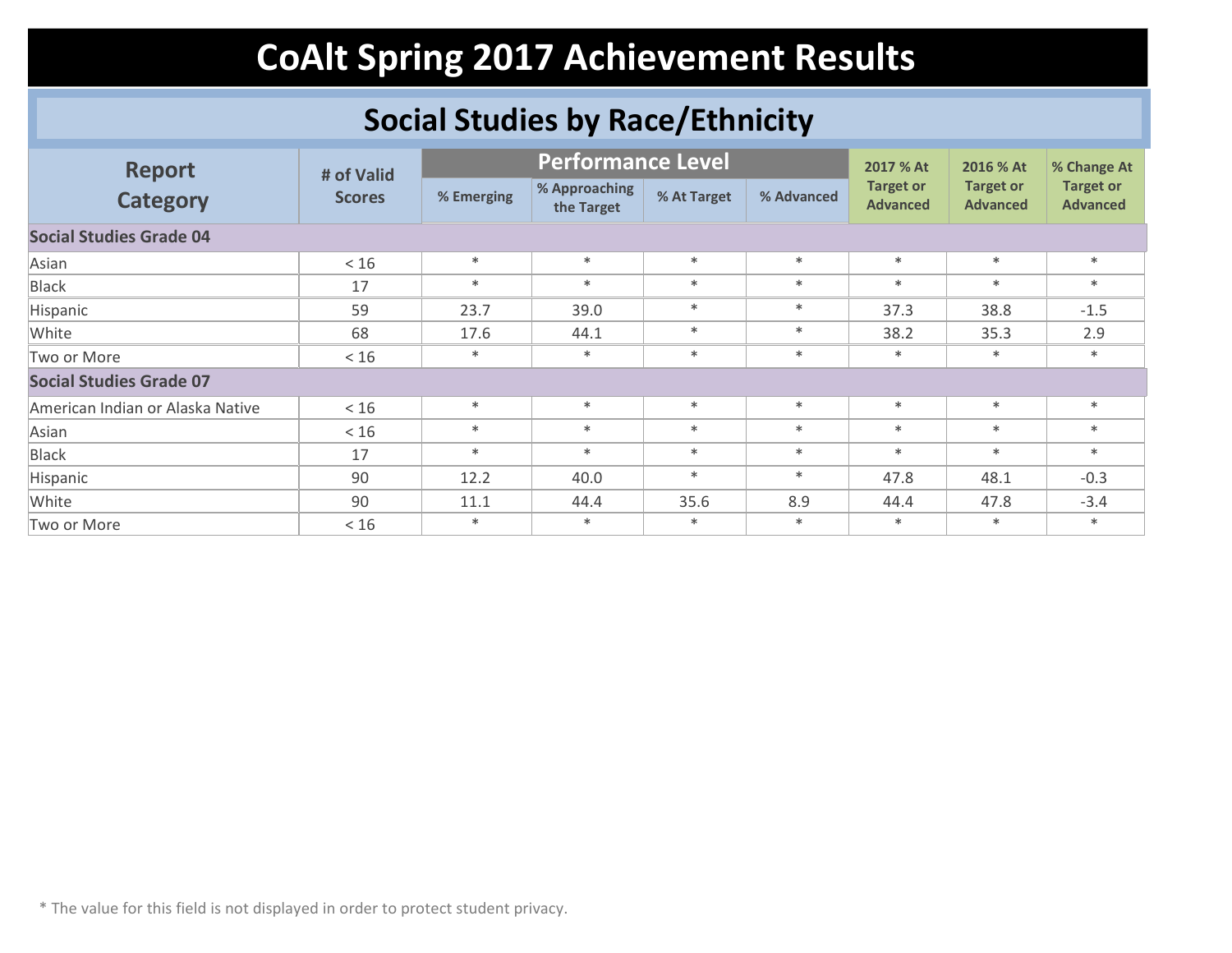### **Science by Free/Reduced Lunch**

| <b>Report</b>                   | # of Valid    |            | <b>Performance Level</b>    |             |            | 2017 % At                           | 2016 % At                           | % Change At                         |  |  |
|---------------------------------|---------------|------------|-----------------------------|-------------|------------|-------------------------------------|-------------------------------------|-------------------------------------|--|--|
| <b>Category</b>                 | <b>Scores</b> | % Emerging | % Approaching<br>the Target | % At Target | % Advanced | <b>Target or</b><br><b>Advanced</b> | <b>Target or</b><br><b>Advanced</b> | <b>Target or</b><br><b>Advanced</b> |  |  |
| <b>Science Grade 05</b>         |               |            |                             |             |            |                                     |                                     |                                     |  |  |
| Free/Reduced Lunch Eligible     | 362           | 16.0       | 39.5                        | 37.0        | 7.5        | 44.5                                | 50.6                                | $-6.1$                              |  |  |
| Not Free/Reduced Lunch Eligible | 228           | 24.6       | 36.0                        | 36.0        | 3.5        | 39.5                                | 40.0                                | $-0.5$                              |  |  |
| <b>Science Grade 08</b>         |               |            |                             |             |            |                                     |                                     |                                     |  |  |
| Free/Reduced Lunch Eligible     | 363           | 8.8        | 51.5                        | 32.8        | 6.9        | 39.7                                | 43.5                                | $-3.8$                              |  |  |
| Not Free/Reduced Lunch Eligible | 241           | 17.4       | 56.4                        | 23.7        | 2.5        | 26.1                                | 31.6                                | $-5.5$                              |  |  |
| <b>Science Grade 11</b>         |               |            |                             |             |            |                                     |                                     |                                     |  |  |
| Free/Reduced Lunch Eligible     | 261           | 18.4       | 39.8                        | 39.8        | 1.9        | 41.8                                | 41.7                                | 0.1                                 |  |  |
| Not Free/Reduced Lunch Eligible | 196           | 18.4       | 40.8                        | 34.2        | 6.6        | 40.8                                | 37.7                                | 3.1                                 |  |  |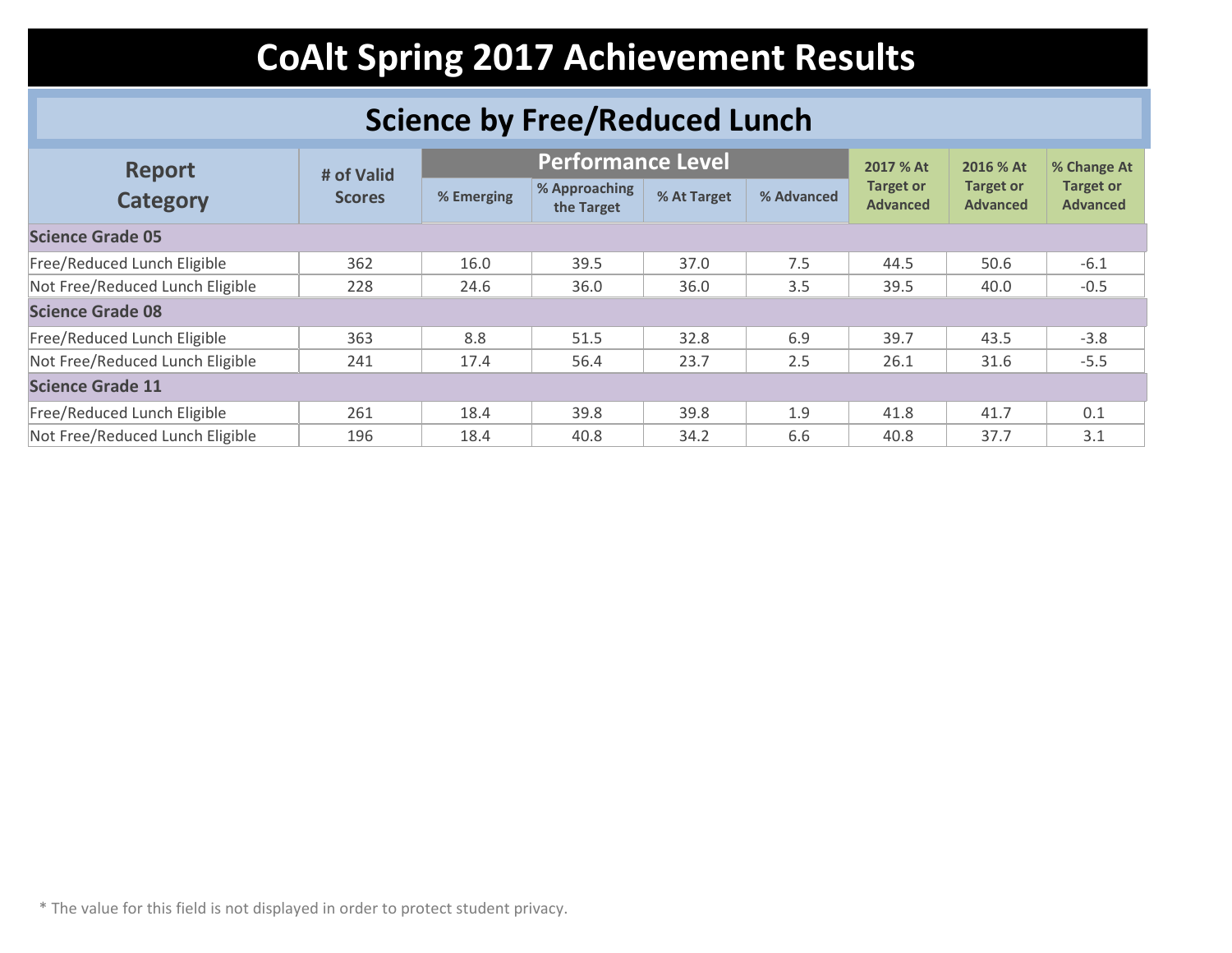### **Social Studies by Free/Reduced Lunch**

| <b>Report</b><br><b>Category</b> | # of Valid    |            | <b>Performance Level</b>    |             |            | 2017 % At                           | 2016 % At                           | % Change At                         |
|----------------------------------|---------------|------------|-----------------------------|-------------|------------|-------------------------------------|-------------------------------------|-------------------------------------|
|                                  | <b>Scores</b> | % Emerging | % Approaching<br>the Target | % At Target | % Advanced | <b>Target or</b><br><b>Advanced</b> | <b>Target or</b><br><b>Advanced</b> | <b>Target or</b><br><b>Advanced</b> |
| <b>Social Studies Grade 04</b>   |               |            |                             |             |            |                                     |                                     |                                     |
| Free/Reduced Lunch Eligible      | 90            | 20.0       | 45.6                        | $\ast$      | $\ast$     | 34.4                                | 40.6                                | $-6.2$                              |
| Not Free/Reduced Lunch Eligible  | 66            | 24.2       | 42.4                        | $\ast$      | $\ast$     | 33.3                                | 28.6                                | 4.7                                 |
| <b>Social Studies Grade 07</b>   |               |            |                             |             |            |                                     |                                     |                                     |
| Free/Reduced Lunch Eligible      | 125           | 9.6        | 39.2                        | 45.6        | 5.6        | 51.2                                | 59.4                                | $-8.2$                              |
| Not Free/Reduced Lunch Eligible  | 85            | 18.8       | 43.5                        | 30.6        | 7.1        | 37.6                                | 33.3                                | 4.3                                 |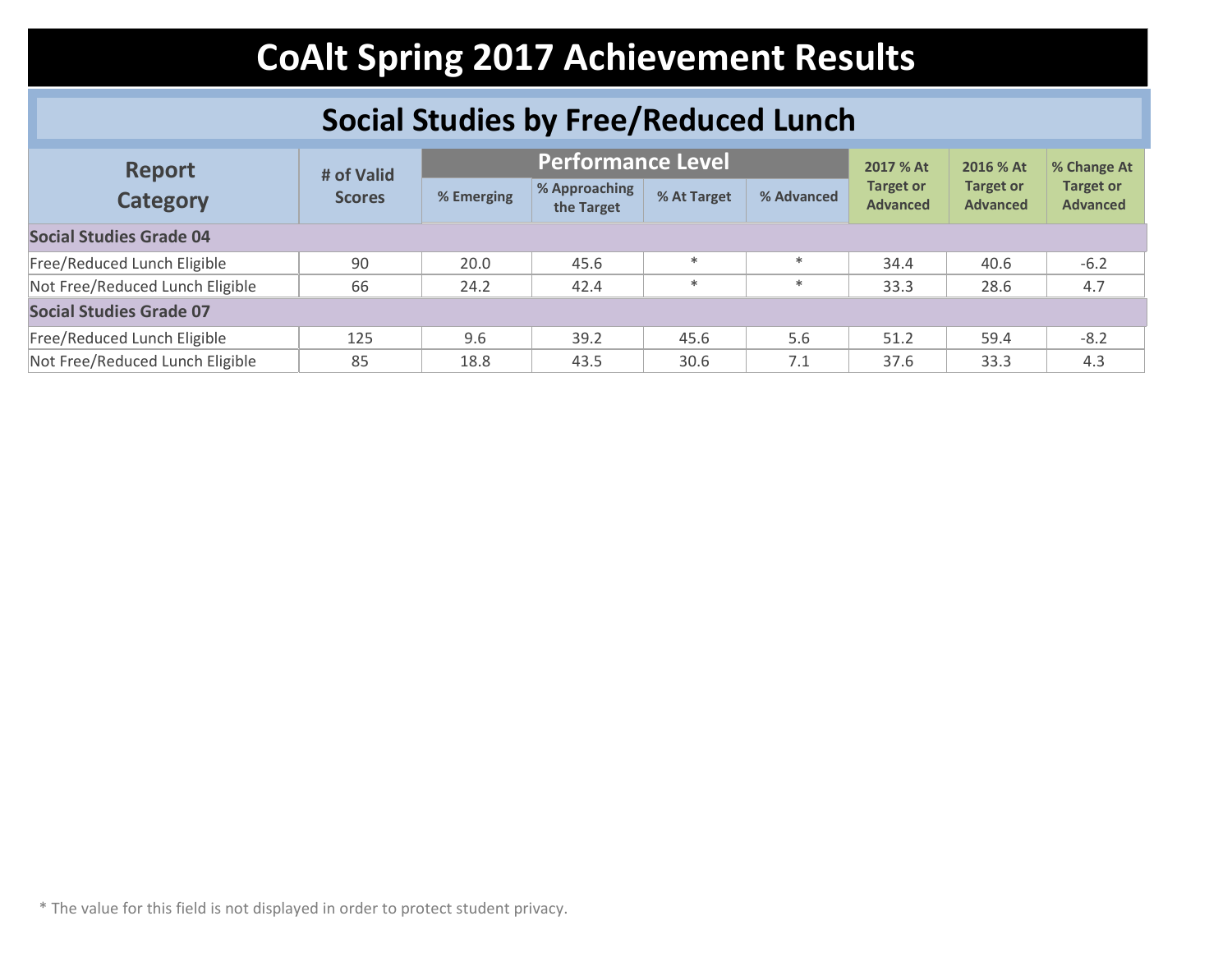### **Science by Program**

| <b>Report</b><br><b>Category</b> | # of Valid    |            | <b>Performance Level</b>    |             |            | 2017 % At                           | 2016 % At                           | % Change At                         |
|----------------------------------|---------------|------------|-----------------------------|-------------|------------|-------------------------------------|-------------------------------------|-------------------------------------|
|                                  | <b>Scores</b> | % Emerging | % Approaching<br>the Target | % At Target | % Advanced | <b>Target or</b><br><b>Advanced</b> | <b>Target or</b><br><b>Advanced</b> | <b>Target or</b><br><b>Advanced</b> |
| <b>Science Grade 05</b>          |               |            |                             |             |            |                                     |                                     |                                     |
| Title 1                          | 301           | 20.3       | 38.9                        | 35.5        | 5.3        | 40.9                                | 46.5                                | $-5.6$                              |
| <b>Science Grade 08</b>          |               |            |                             |             |            |                                     |                                     |                                     |
| Title 1                          | 164           | 10.4       | 47.6                        | 37.2        | 4.9        | 42.1                                | 35.1                                | $\overline{ }$                      |
| <b>Science Grade 11</b>          |               |            |                             |             |            |                                     |                                     |                                     |
| Title 1                          | 49            | 32.7       | 42.9                        | $\ast$      | $\ast$     | 24.5                                | 35.0                                | $-10.5$                             |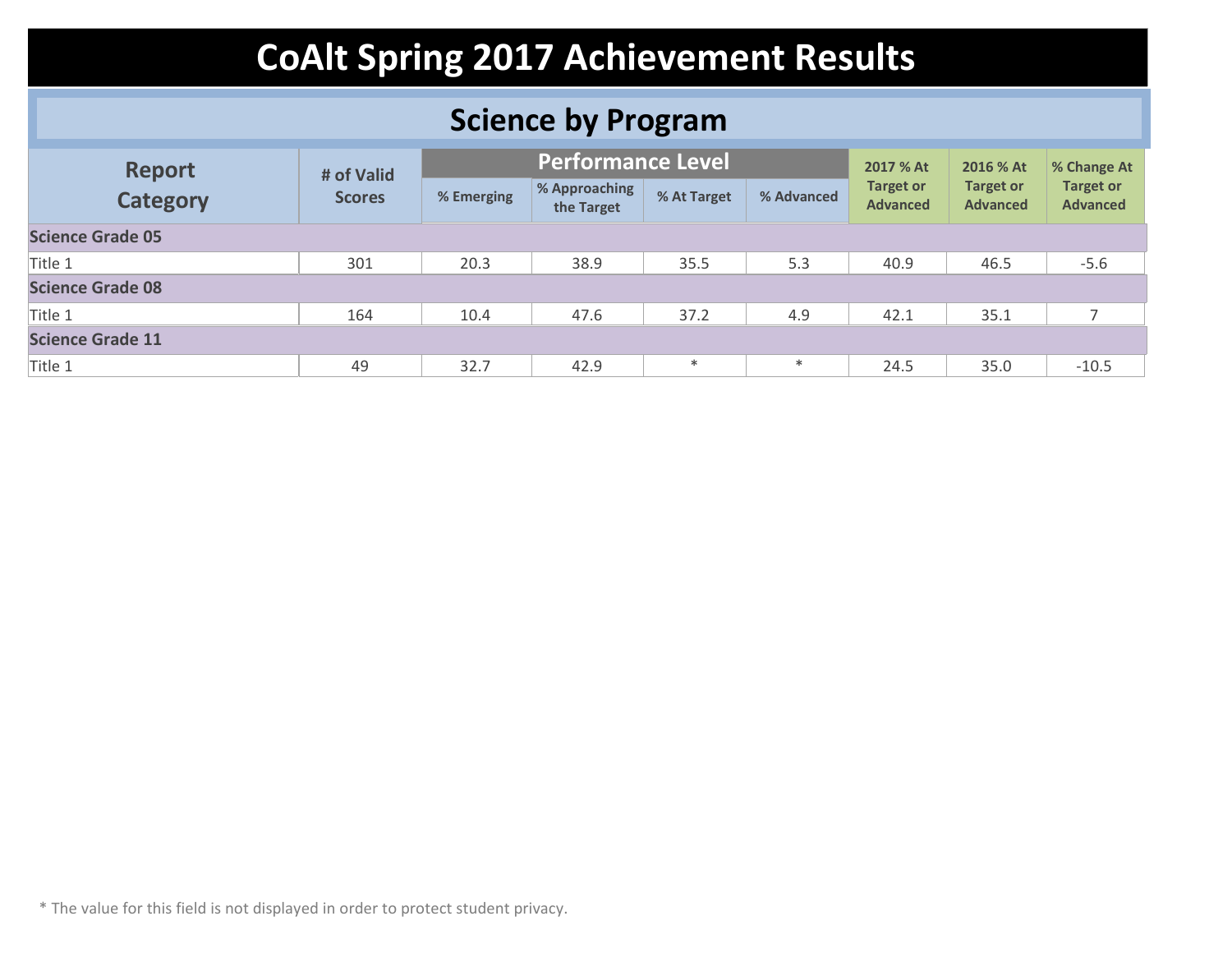### **Social Studies by Program**

| <b>Report</b><br><b>Category</b> | # of Valid    |            | Performance Level           |             |            | 2017 % At                           | 2016 % At                           | % Change At                         |
|----------------------------------|---------------|------------|-----------------------------|-------------|------------|-------------------------------------|-------------------------------------|-------------------------------------|
|                                  | <b>Scores</b> | % Emerging | % Approaching<br>the Target | % At Target | % Advanced | <b>Target or</b><br><b>Advanced</b> | <b>Target or</b><br><b>Advanced</b> | <b>Target or</b><br><b>Advanced</b> |
| <b>Social Studies Grade 04</b>   |               |            |                             |             |            |                                     |                                     |                                     |
| Title 1                          | 78            | 25.6       | 42.3                        | $\ast$      | $\ast$     | 32.1                                | 38.0                                | $-5.9$                              |
| <b>Social Studies Grade 07</b>   |               |            |                             |             |            |                                     |                                     |                                     |
| Title 1                          | 71            | 16.9       | 35.2                        | 42.3        | 5.6        | 47.9                                | 54.8                                | $-6.9$                              |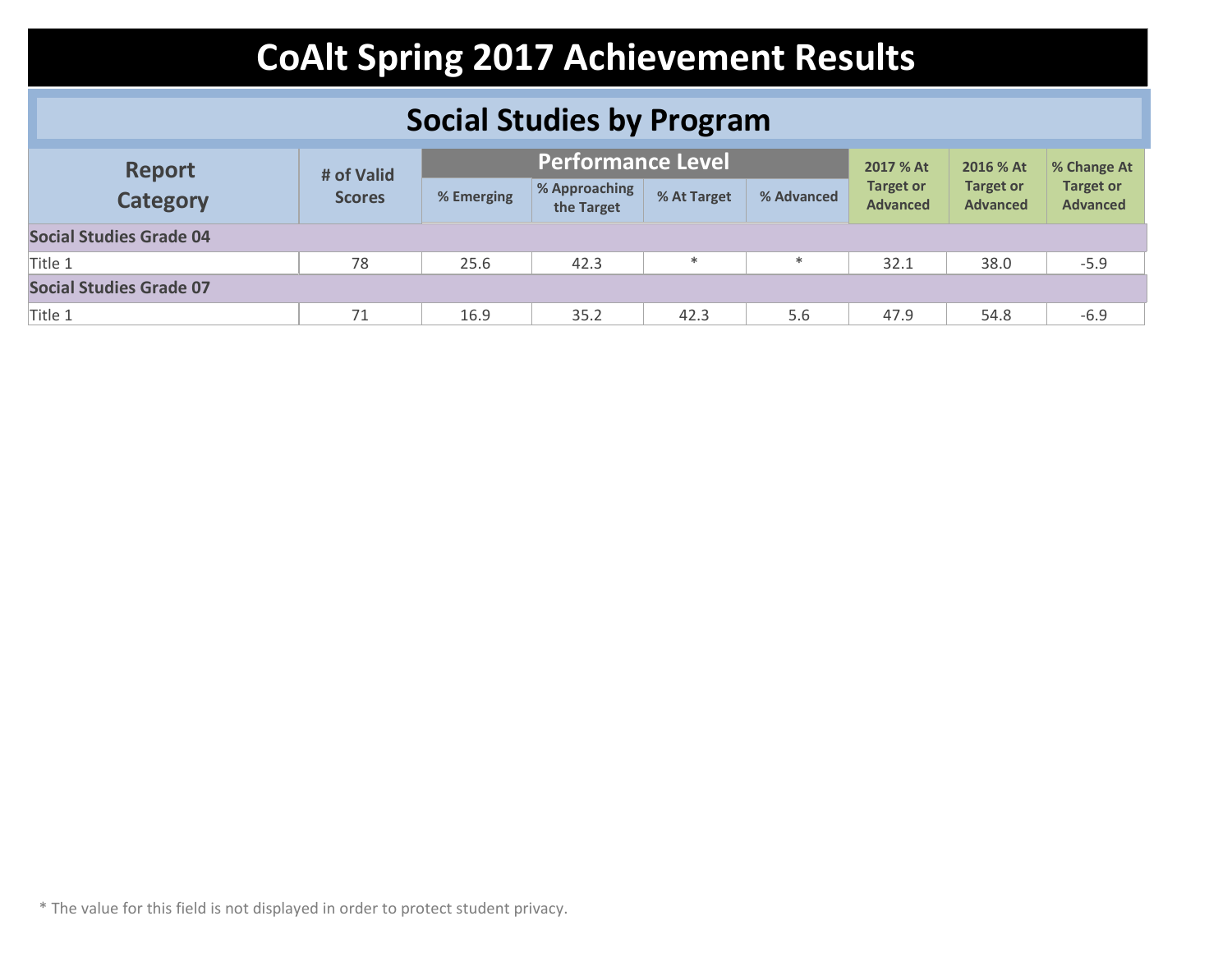### **Science by Language Proficiency**

| <b>Report</b>           | # of Valid    |            | <b>Performance Level</b>    |             |            | 2017 % At                           | 2016 % At                           | % Change At                         |
|-------------------------|---------------|------------|-----------------------------|-------------|------------|-------------------------------------|-------------------------------------|-------------------------------------|
| <b>Category</b>         | <b>Scores</b> | % Emerging | % Approaching<br>the Target | % At Target | % Advanced | <b>Target or</b><br><b>Advanced</b> | <b>Target or</b><br><b>Advanced</b> | <b>Target or</b><br><b>Advanced</b> |
| <b>Science Grade 05</b> |               |            |                             |             |            |                                     |                                     |                                     |
| <b>NEP</b>              | 94            | 22.3       | 43.6                        | $\ast$      | $\ast$     | 34.0                                | 38.1                                | $-4.1$                              |
| LEP                     | 23            | $\ast$     | $*$                         | $\ast$      | $\ast$     | $\ast$                              | $\ast$                              | $\ast$                              |
| <b>FEP</b>              | < 16          | $\ast$     | $*$                         | $\ast$      | $\ast$     | $\ast$                              | $\ast$                              | $*$                                 |
| FELL/PHLOTE/NA          | 468           | 19.0       | 37.8                        | 36.5        | 6.6        | 43.2                                | 48.2                                | $-5$                                |
| <b>Science Grade 08</b> |               |            |                             |             |            |                                     |                                     |                                     |
| <b>NEP</b>              | 105           | 11.4       | 64.8                        | 19.0        | 4.8        | 23.8                                | 29.2                                | $-5.4$                              |
| LEP                     | 17            | $\ast$     | $*$                         | $\ast$      | $\ast$     | 52.9                                | $\ast$                              | $\ast$                              |
| <b>FEP</b>              | 17            | $\ast$     | $*$                         | $\ast$      | $\ast$     | 23.5                                | 27.8                                | $-4.3$                              |
| FELL/PHLOTE/NA          | 465           | $\ast$     | $\ast$                      | $\ast$      | $\ast$     | 36.3                                | 40.2                                | $-3.9$                              |
| <b>Science Grade 11</b> |               |            |                             |             |            |                                     |                                     |                                     |
| <b>NEP</b>              | 74            | 24.3       | 54.1                        | $\ast$      | $\ast$     | 21.6                                | 35.8                                | $-14.2$                             |
| <b>LEP</b>              | $<16$         | $\ast$     | $*$                         | $\ast$      | $\ast$     | $\ast$                              | $\ast$                              | $*$                                 |
| <b>FEP</b>              | 19            | $\ast$     | $*$                         | $*$         | $\ast$     | $*$                                 | $*$                                 | $*$                                 |
| FELL/PHLOTE/NA          | 357           | $\ast$     | $\ast$                      | $*$         | $\ast$     | 46.5                                | 39.5                                | $\overline{7}$                      |
| Not Indicated           | $<16$         | $\ast$     | $\ast$                      | $\ast$      | $\ast$     | $\ast$                              | $*$                                 | $\ast$                              |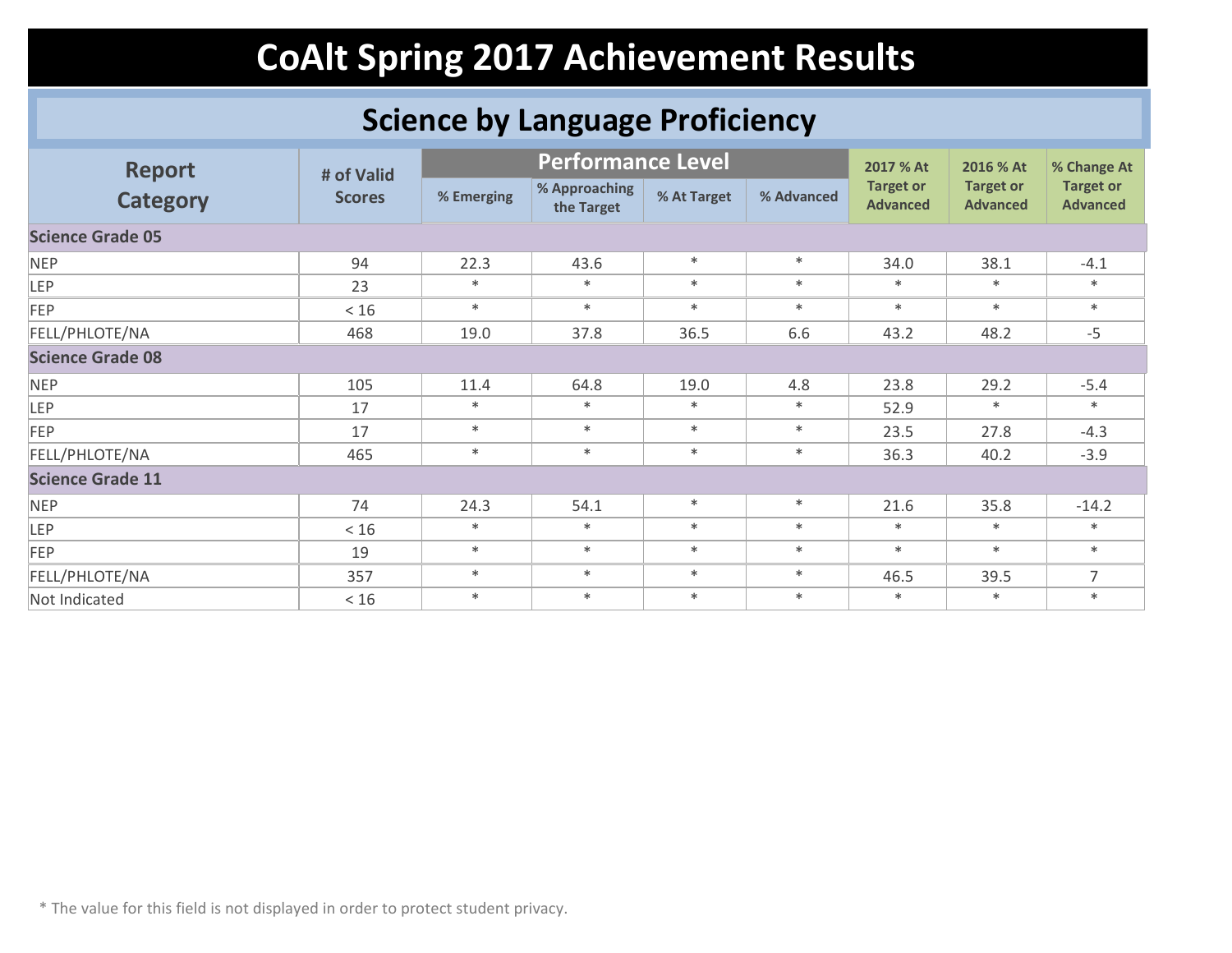### **Social Studies by Language Proficiency**

| <b>Report</b>                  | # of Valid    |            | <b>Performance Level</b>    |             |            | 2017 % At                           | 2016 % At                           | % Change At<br><b>Target or</b><br><b>Advanced</b><br>$*$<br>$*$<br>$*$<br>$-3.8$<br>$*$<br>$\ast$<br>$*$ |  |  |
|--------------------------------|---------------|------------|-----------------------------|-------------|------------|-------------------------------------|-------------------------------------|-----------------------------------------------------------------------------------------------------------|--|--|
| <b>Category</b>                | <b>Scores</b> | % Emerging | % Approaching<br>the Target | % At Target | % Advanced | <b>Target or</b><br><b>Advanced</b> | <b>Target or</b><br><b>Advanced</b> |                                                                                                           |  |  |
| <b>Social Studies Grade 04</b> |               |            |                             |             |            |                                     |                                     |                                                                                                           |  |  |
| <b>NEP</b>                     | 21            | $*$        | $*$                         | $\ast$      | $\ast$     | $\ast$                              | 21.7                                |                                                                                                           |  |  |
| <b>LEP</b>                     | < 16          | $\ast$     | $*$                         | $\ast$      | $\ast$     | $\ast$                              | $*$                                 |                                                                                                           |  |  |
| <b>FEP</b>                     | < 16          | $\ast$     | $*$                         | $\ast$      | $\ast$     | $\ast$                              | $\ast$                              |                                                                                                           |  |  |
| FELL/PHLOTE/NA                 | 126           | 20.6       | 46.0                        | $\ast$      | $\ast$     | 33.3                                | 37.1                                |                                                                                                           |  |  |
| <b>Social Studies Grade 07</b> |               |            |                             |             |            |                                     |                                     |                                                                                                           |  |  |
| <b>NEP</b>                     | 43            | $*$        | $*$                         | $*$         | $\ast$     | $\ast$                              | 42.5                                |                                                                                                           |  |  |
| LEP.                           | < 16          | $*$        | $*$                         | $*$         | $\ast$     | $\ast$                              | $\ast$                              |                                                                                                           |  |  |
| <b>FEP</b>                     | < 16          | $*$        | $*$                         | $\ast$      | $*$        | $*$                                 | $*$                                 |                                                                                                           |  |  |
| FELL/PHLOTE/NA                 | 163           | 14.1       | 39.9                        | $\ast$      | $\ast$     | 46.0                                | 49.4                                | $-3.4$                                                                                                    |  |  |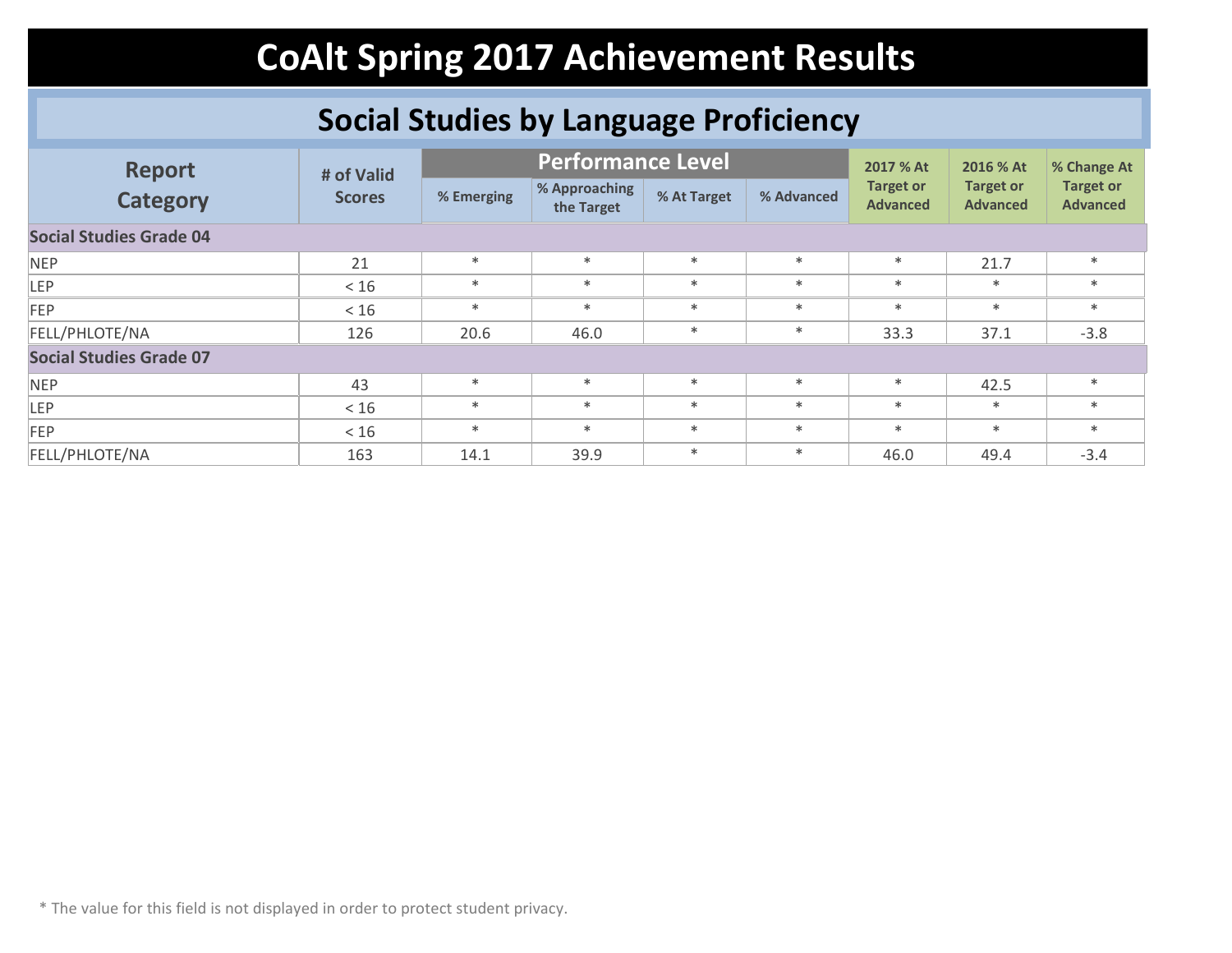### **Science by Migrant Status**

| <b>Report</b>           | # of Valid    |            | <b>Performance Level</b>    |             |            | 2017 % At                           | 2016 % At                           | % Change At                         |  |  |
|-------------------------|---------------|------------|-----------------------------|-------------|------------|-------------------------------------|-------------------------------------|-------------------------------------|--|--|
| <b>Category</b>         | <b>Scores</b> | % Emerging | % Approaching<br>the Target | % At Target | % Advanced | <b>Target or</b><br><b>Advanced</b> | <b>Target or</b><br><b>Advanced</b> | <b>Target or</b><br><b>Advanced</b> |  |  |
| <b>Science Grade 05</b> |               |            |                             |             |            |                                     |                                     |                                     |  |  |
| Migrant                 | < 16          | $*$        | $\ast$                      | $*$         | $*$        | $\ast$                              | $\ast$                              | $*$                                 |  |  |
| Not Migrant             | 589           | $*$        | $*$                         | $\ast$      | $*$        | $\ast$                              | $\ast$                              | $*$                                 |  |  |
| <b>Science Grade 08</b> |               |            |                             |             |            |                                     |                                     |                                     |  |  |
| Migrant                 | < 16          | $\ast$     | $*$                         | $\ast$      | $*$        | $\ast$                              | $\ast$                              | $*$                                 |  |  |
| Not Migrant             | 603           | $*$        | $\ast$                      | $\ast$      | $\ast$     | $\ast$                              | $\ast$                              | $*$                                 |  |  |
| <b>Science Grade 11</b> |               |            |                             |             |            |                                     |                                     |                                     |  |  |
| Migrant                 | < 16          | $*$        | $*$                         | $\ast$      | $\ast$     | $\ast$                              | $\ast$                              | $*$                                 |  |  |
| Not Migrant             | 456           | $*$        | $\ast$                      | $\ast$      | $\ast$     | $\ast$                              | $\ast$                              | $\ast$                              |  |  |